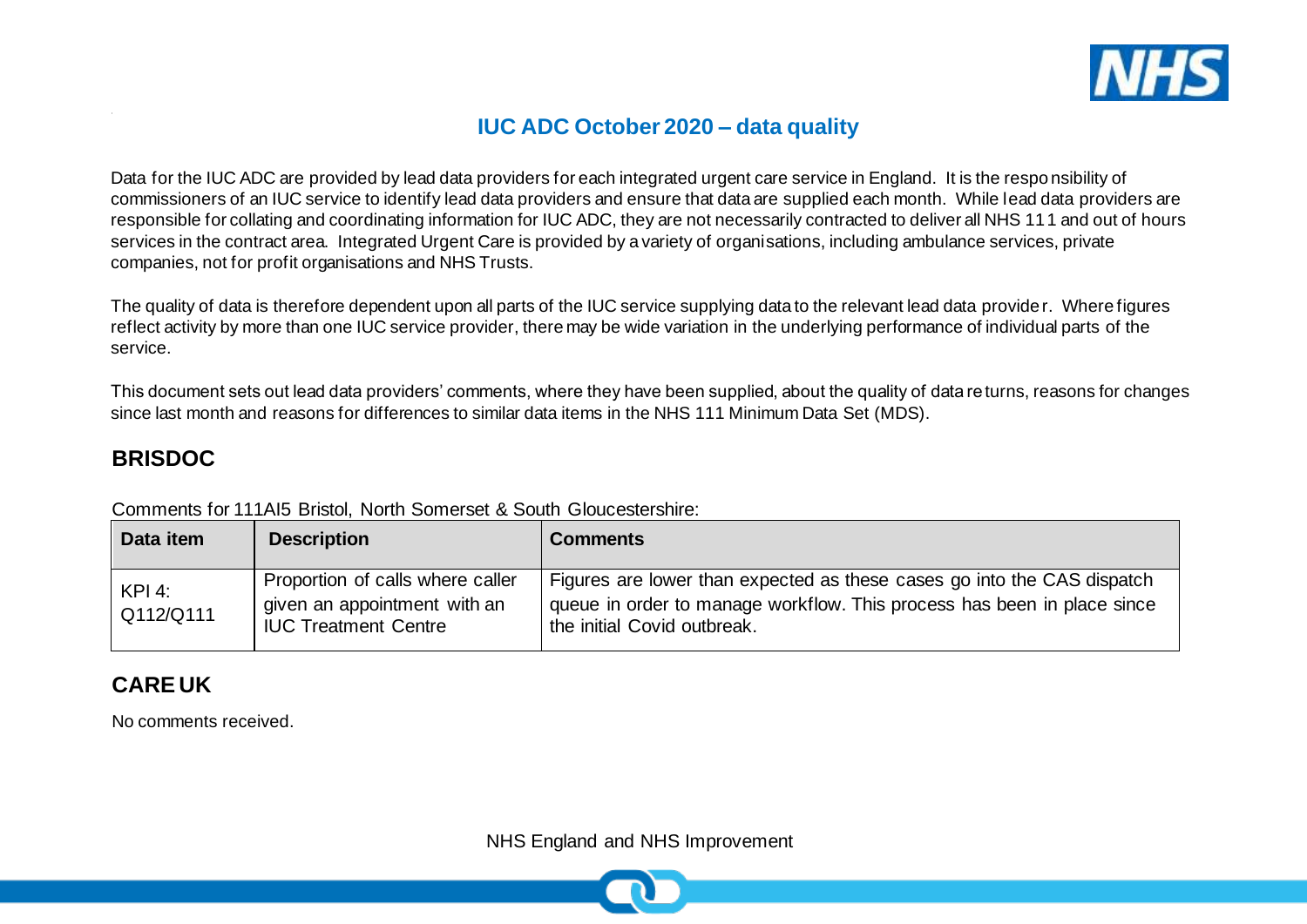# **DEVON DOCS**

Comments for 111AI6 Devon:

| Data item                                   | <b>Description</b>                                                                                     | <b>Comments</b>                                                                                                                                                                                                                                                                         |
|---------------------------------------------|--------------------------------------------------------------------------------------------------------|-----------------------------------------------------------------------------------------------------------------------------------------------------------------------------------------------------------------------------------------------------------------------------------------|
| Q017                                        | Total time to call answer                                                                              | In addition to the decrease in number of calls offered, we have revised our<br>forecasting model in addition to recruiting more staff. This has had a<br>positive result on performance.                                                                                                |
| $KPI$ 6:<br>Q097/Q096                       | Proportion of calls initially given a<br>category 3 or 4 ambulance<br>disposition that are revalidated | An error had occurred in the reporting template which has now been<br>identified and removed. Thank you for bringing this to our attention. The<br>actual performance is 93.8%<br>In the event of a new re submission window becoming available next year<br>we will resubmit the data. |
| <b>KPI 9:</b><br>(Q081+Q094)<br>(Q027+Q028) | Proportion of callers<br>recommended self-care at the<br>end of clinical input                         | This metric is under revision as we discovered double counting in the<br>numerator, hence a fall in performance. We are currently looking at the DX<br>Code mapping in Adastra regarding the denominator and further updates<br>are expected.                                           |

### Comments for 111AH8 Somerset:

| Data item | <b>Description</b>                      | <b>Comments</b>                                                                                                                                                                                                            |
|-----------|-----------------------------------------|----------------------------------------------------------------------------------------------------------------------------------------------------------------------------------------------------------------------------|
| Q017      | Total time to call answer               | In addition to the decrease in number of calls offered, we have revised our<br>forecasting model in addition to recruiting more staff. This has had a positive<br>result on performance.                                   |
| Q024      | Number of calls where person<br>triaged | The IUCADC triaged call count is showing a figure 17.9% higher than the<br>corresponding figure in the 111MDS dataset. After extensive revision of the<br>data extraction methodology during October, we re-mapped several |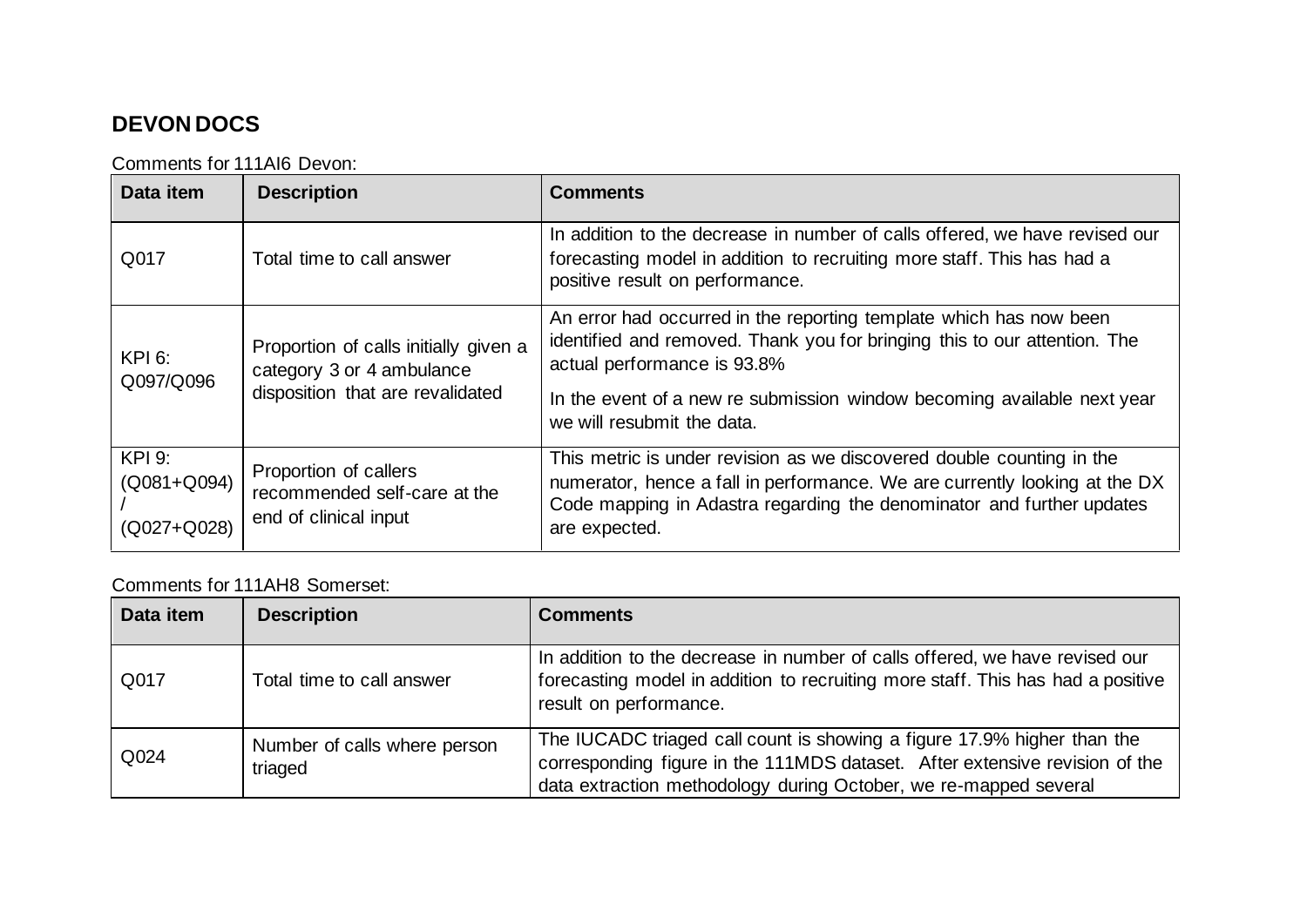|                       |                                                                                  | disposition outcomes which were using the incorrect DX codes or missing<br>DX codes. This was signed off in time for the monthly IUCADC SDCS<br>submission, but not for the weekly collections. Our triage figures are now<br>aligned with the data received from PPG and our CAS. |
|-----------------------|----------------------------------------------------------------------------------|------------------------------------------------------------------------------------------------------------------------------------------------------------------------------------------------------------------------------------------------------------------------------------|
| Q030                  | Calls assessed by a clinician                                                    | As we are operating a 100% triage model, all calls triaged are now include in<br>this KPI. This is a revision to previous methodology.                                                                                                                                             |
| $KPI$ 7:<br>Q100/Q099 | Proportion of calls initially given<br>an ED disposition that are<br>revalidated | Clinical validation methodology was updated by NHSE leading to increased<br>validation performance                                                                                                                                                                                 |

# **DHU**

### Comments for 111AA5 Derbyshire:

| Data item            | <b>Description</b>                                                               | <b>Comments</b>                                                                                                                                                                                                                                                              |
|----------------------|----------------------------------------------------------------------------------|------------------------------------------------------------------------------------------------------------------------------------------------------------------------------------------------------------------------------------------------------------------------------|
| $KPI$ :<br>Q100/Q099 | Proportion of calls initially given<br>an ED disposition that are<br>revalidated | Analysis appears to show that a new referral category ID was introduced<br>partway through the month and is not being captured within the ED<br>validations figures for the purposes of the IUC ADC submission. Will<br>investigate further and make amendments if required. |

#### Comments for 111AC8 Leicestershire & Rutland:

| Data item             | <b>Description</b>                                                     | <b>Comments</b>                                                                                                                                                                                                                 |
|-----------------------|------------------------------------------------------------------------|---------------------------------------------------------------------------------------------------------------------------------------------------------------------------------------------------------------------------------|
| $KPI$ 5:<br>Q114/Q113 | Proportion of calls where caller<br>given an appointment with a<br>UTC | Drop in activity this month relates to Loughborough Urgent Care Centre.<br>  Mapped Dx Codes for this metric show that activity in October into the LUCC  <br>only coming from where $Dx$ Codes = $Dx02$ , $Dx03$ , or $Dx89$ . |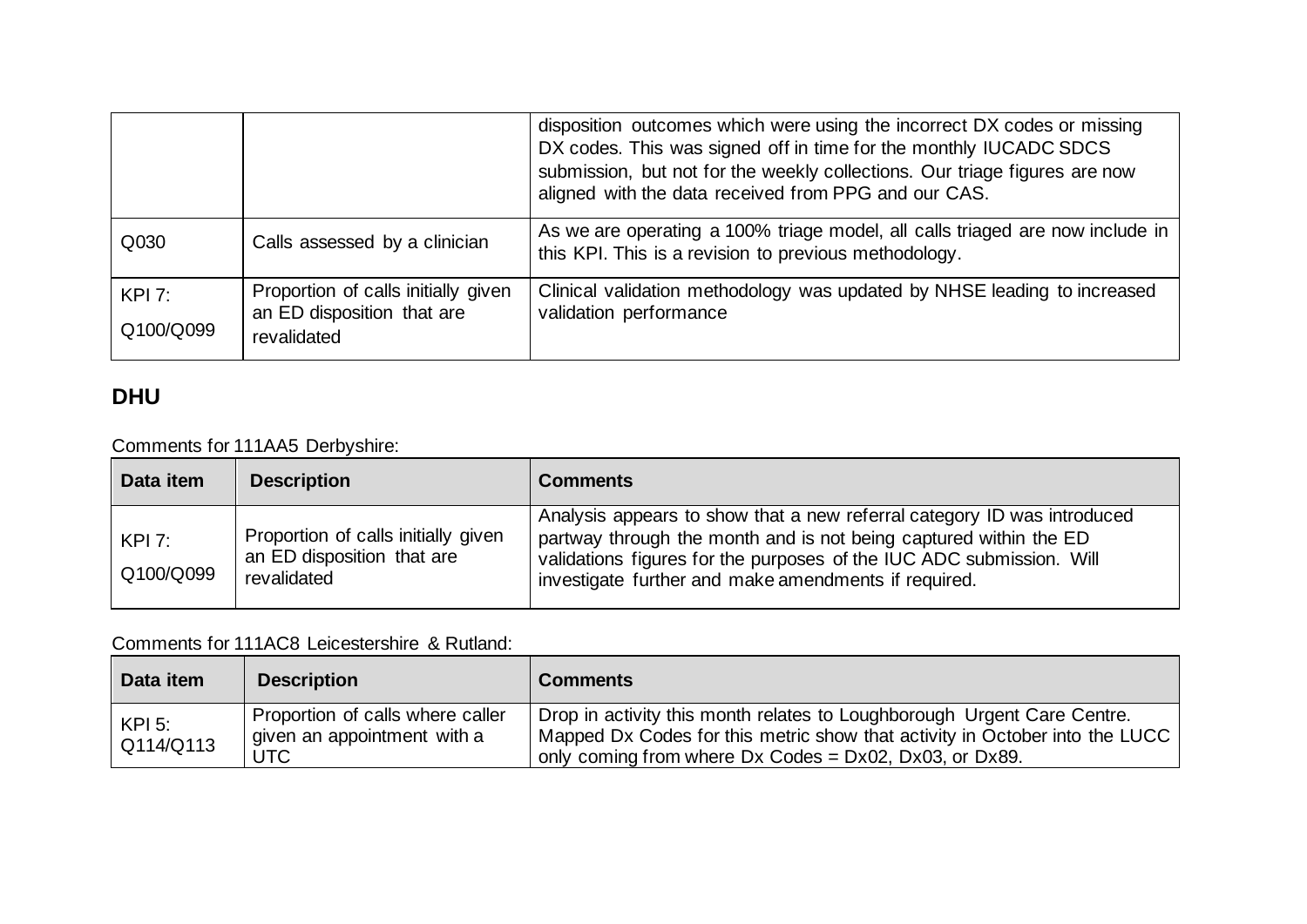Comments for 111AC7 Milton Keynes:

| Data item           | <b>Description</b>                                                               | <b>Comments</b>                                                                                                                                                                                                                                                                 |
|---------------------|----------------------------------------------------------------------------------|---------------------------------------------------------------------------------------------------------------------------------------------------------------------------------------------------------------------------------------------------------------------------------|
| KPI 7:<br>Q100/Q099 | Proportion of calls initially given<br>an ED disposition that are<br>revalidated | Script to pull data is set up so that it only identifies where a revalidation has<br>taken place within our services. MK ED validations are undertaken within<br>Northants Urgent Care(?) which we are unable to link to our 111 dataset so<br>therefore are not being counted. |

### Comments for 111AC6 Northamptonshire:

| Data item | <b>Description</b>                                                | <b>Comments</b>                                                                                                                        |
|-----------|-------------------------------------------------------------------|----------------------------------------------------------------------------------------------------------------------------------------|
| KPI 7:    | Proportion of calls initially given<br>an ED disposition that are | Northants ED validation data does not seem to be being pulled through<br>correctly in the script. Will investigate this issue further. |
| Q100/Q099 | revalidated                                                       |                                                                                                                                        |

### Comments for 111AA4 Nottinghamshire:

| Data item            | <b>Description</b>                                                               | <b>Comments</b>                                                                                                                                                                                                                     |
|----------------------|----------------------------------------------------------------------------------|-------------------------------------------------------------------------------------------------------------------------------------------------------------------------------------------------------------------------------------|
| $KPI$ :<br>Q100/Q099 | Proportion of calls initially<br>given an ED disposition that<br>are revalidated | Script to pull data is set up so that it only identifies where a revalidation has<br>taken place within our services. Notts ED validations are undertaken outside<br>of our contracted services so therefore are not being counted. |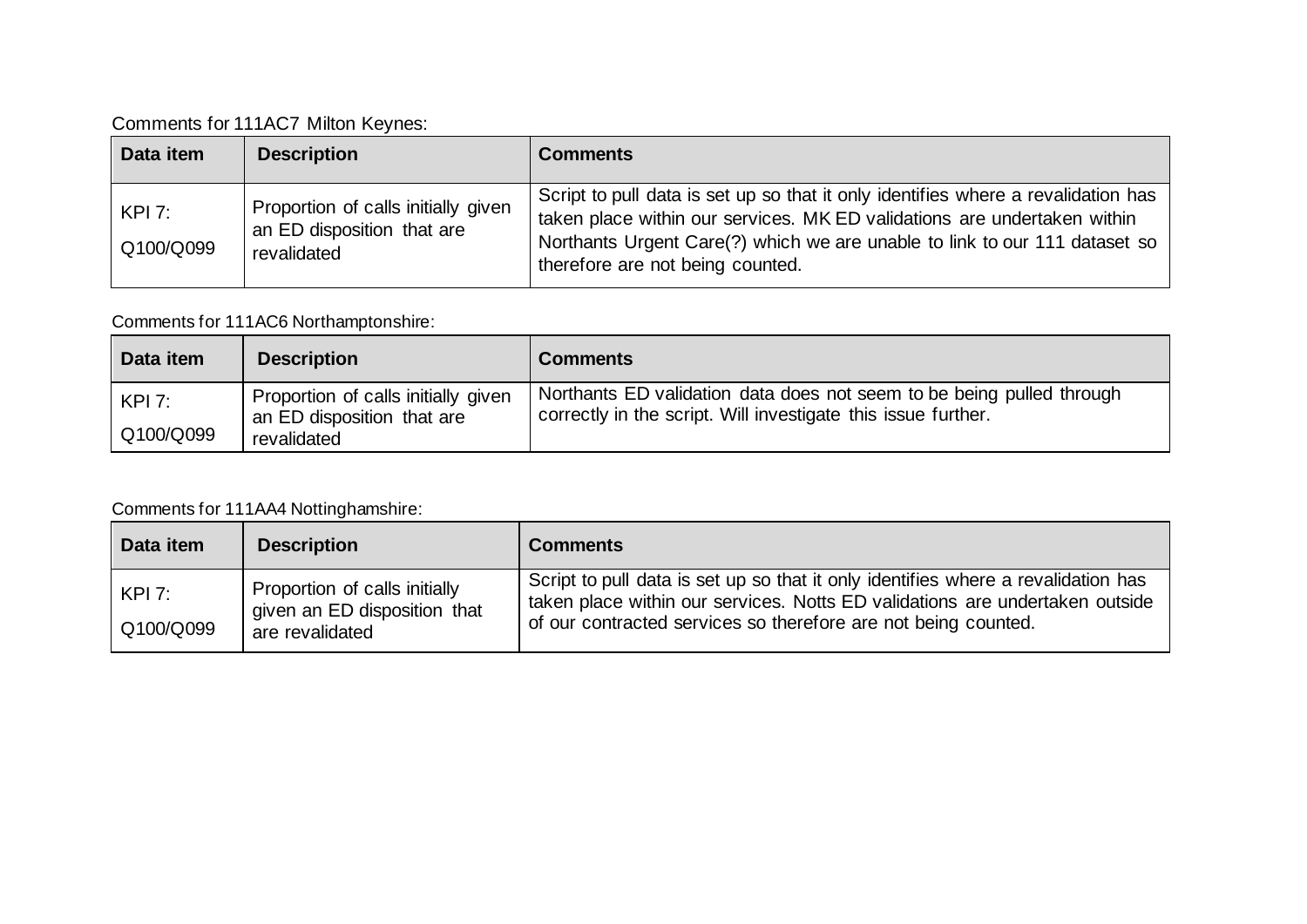# **DORSET HC**

| Data item                                   | <b>Description</b>                                                             | <b>Comments</b>                                                                                                                                                                                                                                                                                                                                                                                                                                                                                                                                                                                           |
|---------------------------------------------|--------------------------------------------------------------------------------|-----------------------------------------------------------------------------------------------------------------------------------------------------------------------------------------------------------------------------------------------------------------------------------------------------------------------------------------------------------------------------------------------------------------------------------------------------------------------------------------------------------------------------------------------------------------------------------------------------------|
| Q012                                        | Number of calls answered<br>within 60 seconds                                  | The September to October reduction (abandoned) and increase (calls<br>answered in 60 seconds) was a result of a combination of factors of which<br>the main ones are:<br>• Calls received: This reduced from an excessively high September<br>figure which is believed to be due largely to schools returning<br>Covid Response Service: From 6 October this service was fully<br>active, thus reducing calls to the service<br>Additional Staff: More service advisors and clinicians working in<br>October as result of ongoing recruitment drive<br>Covid Leave: Less staff isolating in October       |
| Q013                                        | Number of calls abandoned                                                      |                                                                                                                                                                                                                                                                                                                                                                                                                                                                                                                                                                                                           |
| <b>KPI 9:</b><br>(Q081+Q094)<br>(Q027+Q028) | Proportion of callers<br>recommended self-care at the<br>end of clinical input | The current level reported is acknowledged as lower than we believe it is.<br>The main reasons why the full number of self-care outcomes aren't reported<br>is:<br>There is some evidence that clinicians are choosing 'Other' as an<br>overall Outcome for a case, rather than Home Management which<br>would be recorded as Self-care. The option of 'Other' is due to be<br>removed from SystmOne soon.<br>We can't always identify GPs or senior clinicians who record Non-<br>Pathways dispositions and are making improvements to focus on our<br>calculation method for Non-Pathways dispositions. |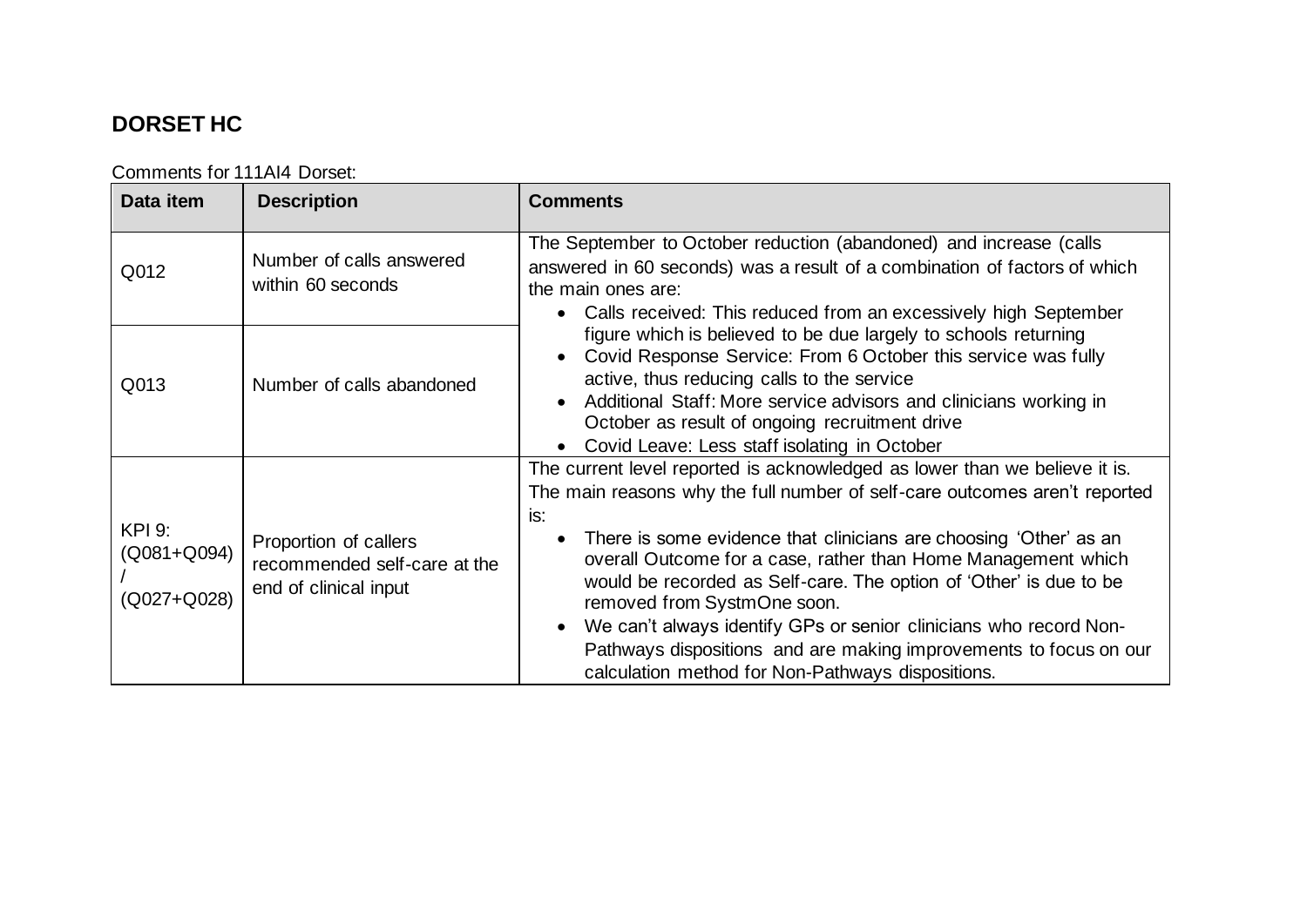# **HUC**

### Comments for 111AI3 West Essex:

| Data item | <b>Description</b>                                                                | <b>Comments</b>                                                                                                       |
|-----------|-----------------------------------------------------------------------------------|-----------------------------------------------------------------------------------------------------------------------|
| $KPI$ 5:  | Proportion of calls where caller<br>  Q114/Q113   given an appointment with a UTC | 96% of cases went to UTC at PAH Harlow and their system cannot accept<br>Direct Bookings hence the percentage is low. |

## **IC24**

Comments for 111AG8 Norfolk including Great Yarmouth and Waveney:

| Data item             | <b>Description</b>                                                                              | <b>Comments</b>                                                                                                                                                    |
|-----------------------|-------------------------------------------------------------------------------------------------|--------------------------------------------------------------------------------------------------------------------------------------------------------------------|
| KPI 4:<br>Q112/Q111   | Proportion of calls where caller<br>given an appointment with an IUC<br><b>Treatment Centre</b> | The KPI doesn't include non-bookable dispositions. Some cases have a<br>disposition mapped to non-bookable but it does have an appointment<br>facility on the DoS. |
| $KPI$ 5:<br>Q114/Q113 | Proportion of calls where caller<br>given an appointment with a UTC                             |                                                                                                                                                                    |

## **IOW**

No comments received.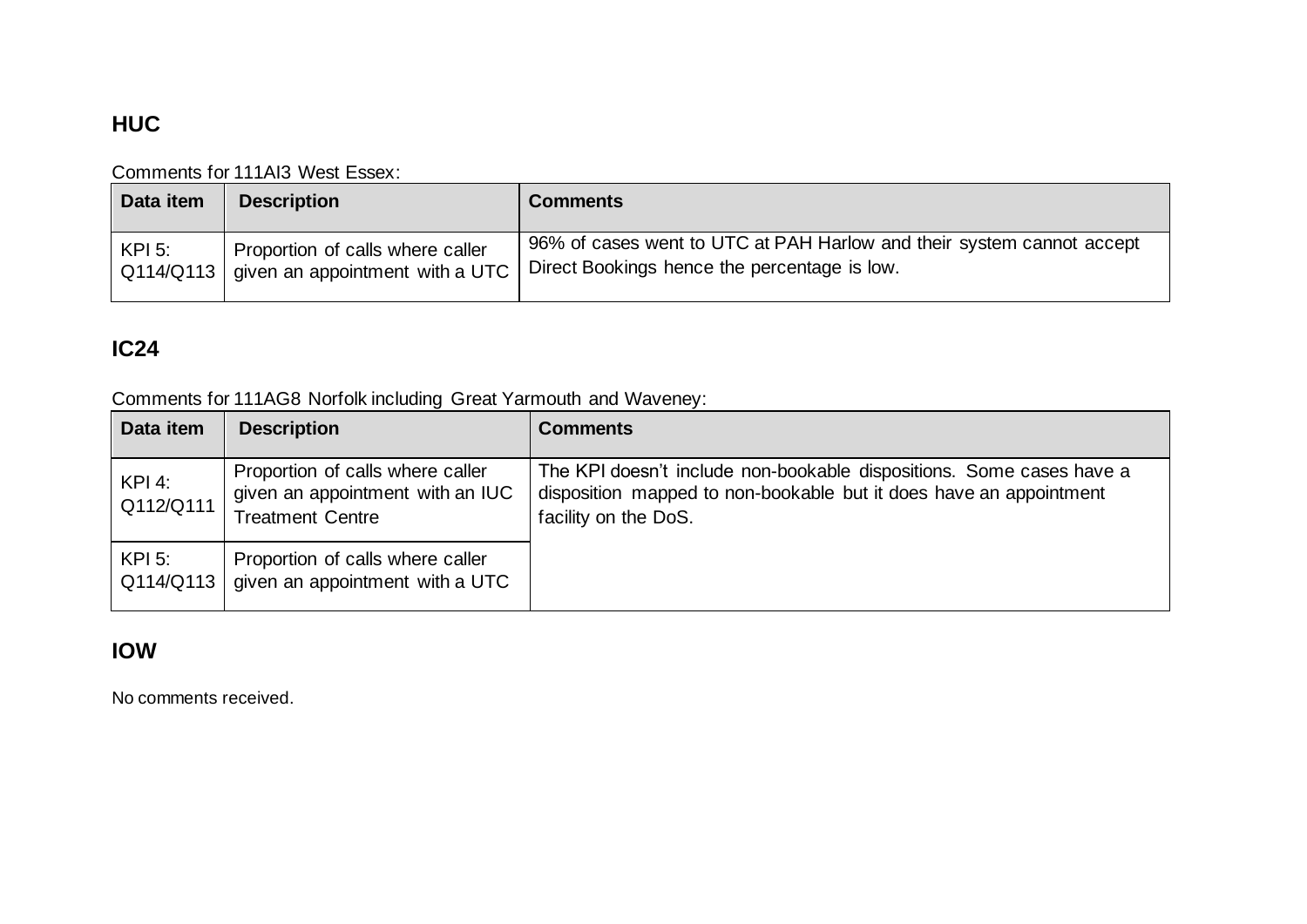# **LAS**

#### Comments for 111AH5 North East London:

| Data item | <b>Description</b>        | <b>Comments</b>                                                                                                                                                                             |
|-----------|---------------------------|---------------------------------------------------------------------------------------------------------------------------------------------------------------------------------------------|
| Q013      | Number of calls abandoned | Number of abandoned calls in October dropped nearly 83% compared to<br>September, although the calls received volume dropped only 11% - due to<br>additional HA staff added to the service. |

### Comments for 111AD7 South East London:

| Data item | <b>Description</b>                      | <b>Comments</b>                                                                                                                                                      |
|-----------|-----------------------------------------|----------------------------------------------------------------------------------------------------------------------------------------------------------------------|
| Q024      | Number of calls where person<br>triaged | The IUCADC count of calls triaged (item 24) is 8.2% higher than the<br>corresponding 111MDS item (5.11): this has been an ongoing issue and<br>we are investigating. |

## **LCW**

No comments received.

## **NEAS**

### Comments for 111AA1 North East:

| Data item | <b>Description</b>       | <b>Comments</b>                                                                                                                                                                                                           |
|-----------|--------------------------|---------------------------------------------------------------------------------------------------------------------------------------------------------------------------------------------------------------------------|
| Q001      | Number of calls received | I IUCADC return is nearly 10% lower than corresponding item value in<br>111MDS : this relates to our recent telephony system switchover. At the<br>point of submission of the weekly 111 data the number of calls offered |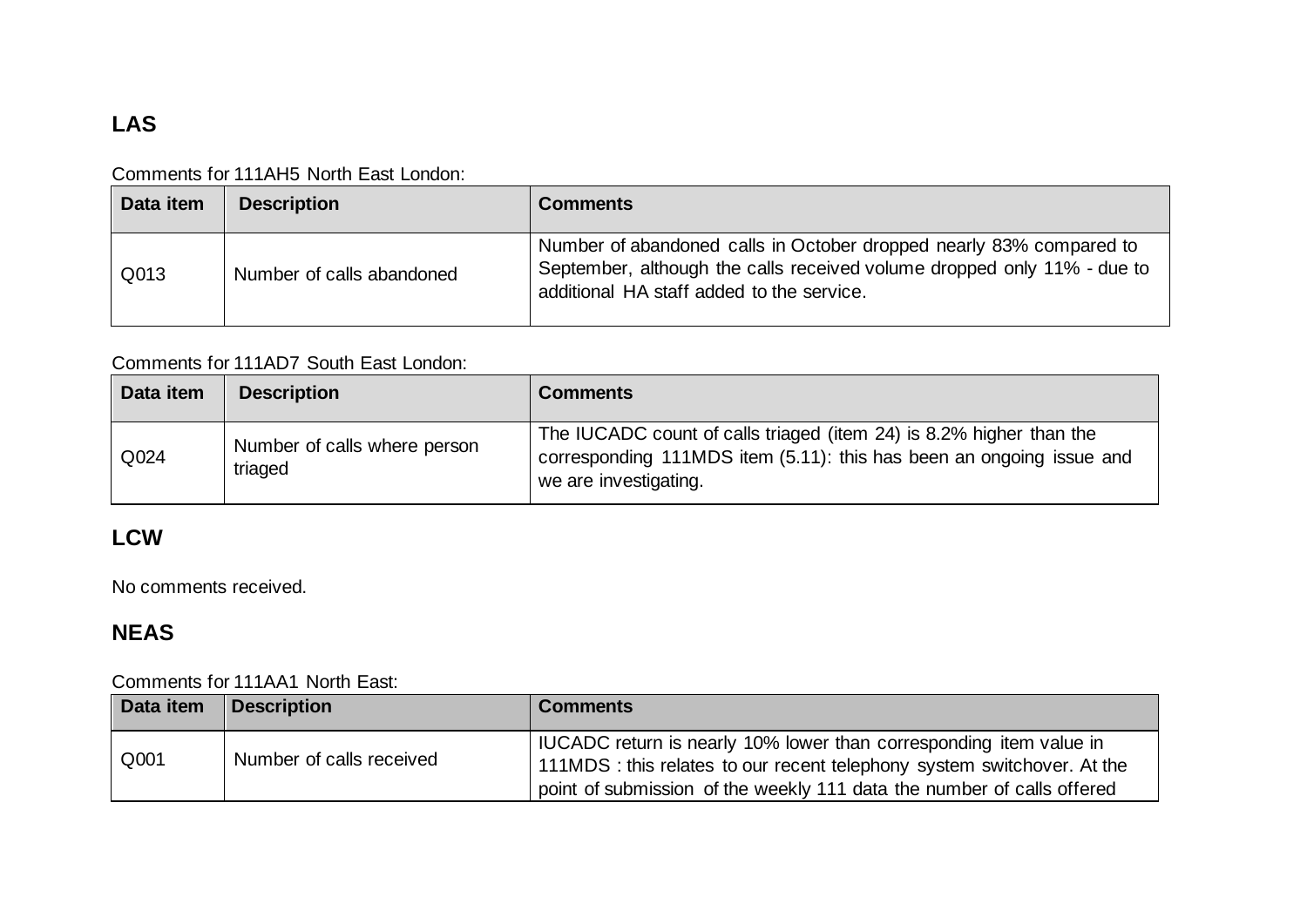|                      |                                                                                                 | was inflated. This issue was resolved in time for the ADC submission,<br>which therefore corrects this value.                                                                                                                                                                                                                                                                                                                                 |
|----------------------|-------------------------------------------------------------------------------------------------|-----------------------------------------------------------------------------------------------------------------------------------------------------------------------------------------------------------------------------------------------------------------------------------------------------------------------------------------------------------------------------------------------------------------------------------------------|
| KPI 4:<br>Q112/Q111  | Proportion of calls where caller<br>given an appointment with an IUC<br><b>Treatment Centre</b> | There was a change of process earlier in the year which has meant that<br>face-to-face appointments at some services have been stopped.<br>Selections of these services result in a call back by these services<br>instead, which would not be picked up in the same way as booking into a<br>time slot.                                                                                                                                      |
| KPI 12:<br>Q023/Q024 | Average time to telephone<br>assessment outcome                                                 | Average call answer times have increased with the overall average further<br>increasing in October by 67 seconds. This is the result of AHT increasing<br>due handling process changing as part of the new telephony system as<br>well as further increases in Health Advisor absence in October. As a<br>result, call answer performance reduced by 4% although call answer<br>volumes were 17.68% lower per day against the previous month. |

#### **Fields returning as 0 in SDCS – NULL/0/Technical faults**

*4, 6, 7, 8 – Number of calls answered by staff role:* **NULL** – We do not have the capability to split these calls answered according to the individual role of the staff member.

*9 - Calls transferred from the Ambulance Service:* **NULL** – NEAS operates an integrated 999 and 111 service.

*11 - Unscheduled IUC attendances:* **NULL** – We do not possess this data regarding the commencement of episodes of care by IUC Providers without prior 111 calls or bookings via the 111 service.

*14, 15, 16 - Calls abandoned in 30 seconds or less/ 60 seconds or less / after 60 seconds:* **NULL** – We do not presently have the capability to extract this information.

*18 - Total time of abandoned calls:* **NULL** – We do not presently have the capability to extract this information.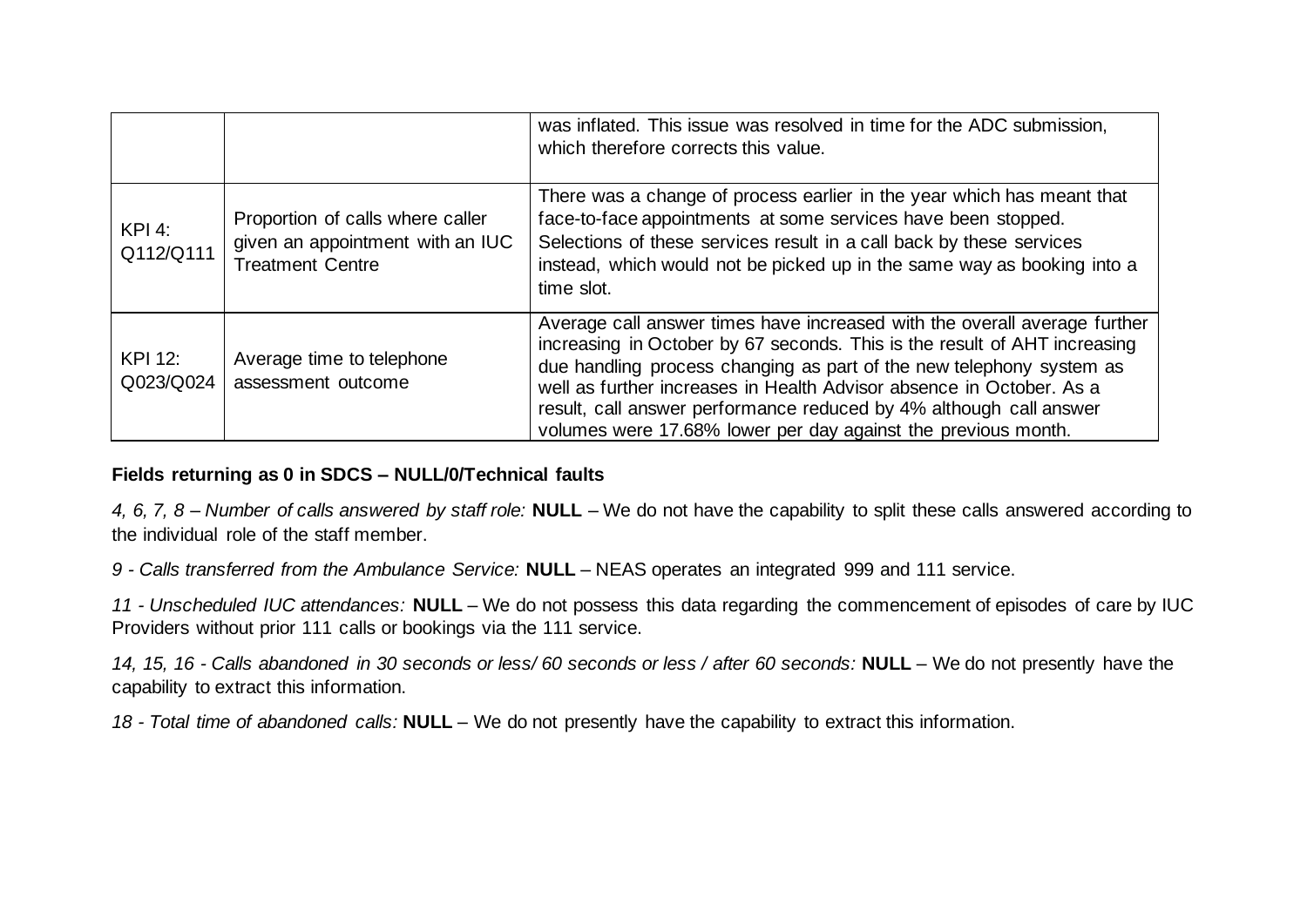*23 - Total time to telephone assessment outcome:* **NULL** – We do not capture the timestamp at which the final disposition is reached regarding clinical (PW and non-PW clinicians) interactions. We have timestamps to indicate that clinical involvement has been completed, but this may not reflect the time at which the final disposition was reached.

*25 - Activity within the IUC Service By Service Advisor:* **NULL** – At present we do not have the ability to differentiate between Service Advisors and Health Advisors in terms of triage activity.

*33 - Calls assessed by a mental health nurse:* **Genuine 0** – we are currently unable to differentiate skill types of clinicians within the Cleric environment. These assessments will fall into item number 34.

*36 - Calls assessed by a dental nurse:* **Genuine 0** – we are currently unable to differentiate skill types of clinicians within the Cleric environment. These assessments will fall into item number 34.

*38 - Calls assessed by another type of clinician:* **Genuine 0**.

*42 - Number of calls with clinician input into the assessment but where the clinician has not spoken to the caller:* **NULL** – We do not have the ability to record these instances.

*44 - Service Advisor Dispositions:* **NULL** – We do not have the ability to distinguish between Service Advisor and Health Advisor calls at present, therefore fields 44 to 56 are not available.

*91 - Callers recommended to contact or speak to a pharmacist at the end of the non-Pathways clinician input:* **Genuine 0**.

*92 - Calls recommended prescription medication at the end of the non-Pathways clinician input:* **Genuine 0** – these must be calls which end as a specific disposition code. These cases will be completed in SystmOne but may not have the ADC defined disposition codes for prescription medication as the selected disposition in this clinician interaction.

*118 - Number of calls where prescription medication was issued within your service:* **Genuine 0** – As with 92 prescription medication is issued within SystmOne cases but ADC guidelines specify that these must be associated to a set list of disposition codes. These cases may not have one of the specific disposition codes selected as the outcome in this clinician interaction.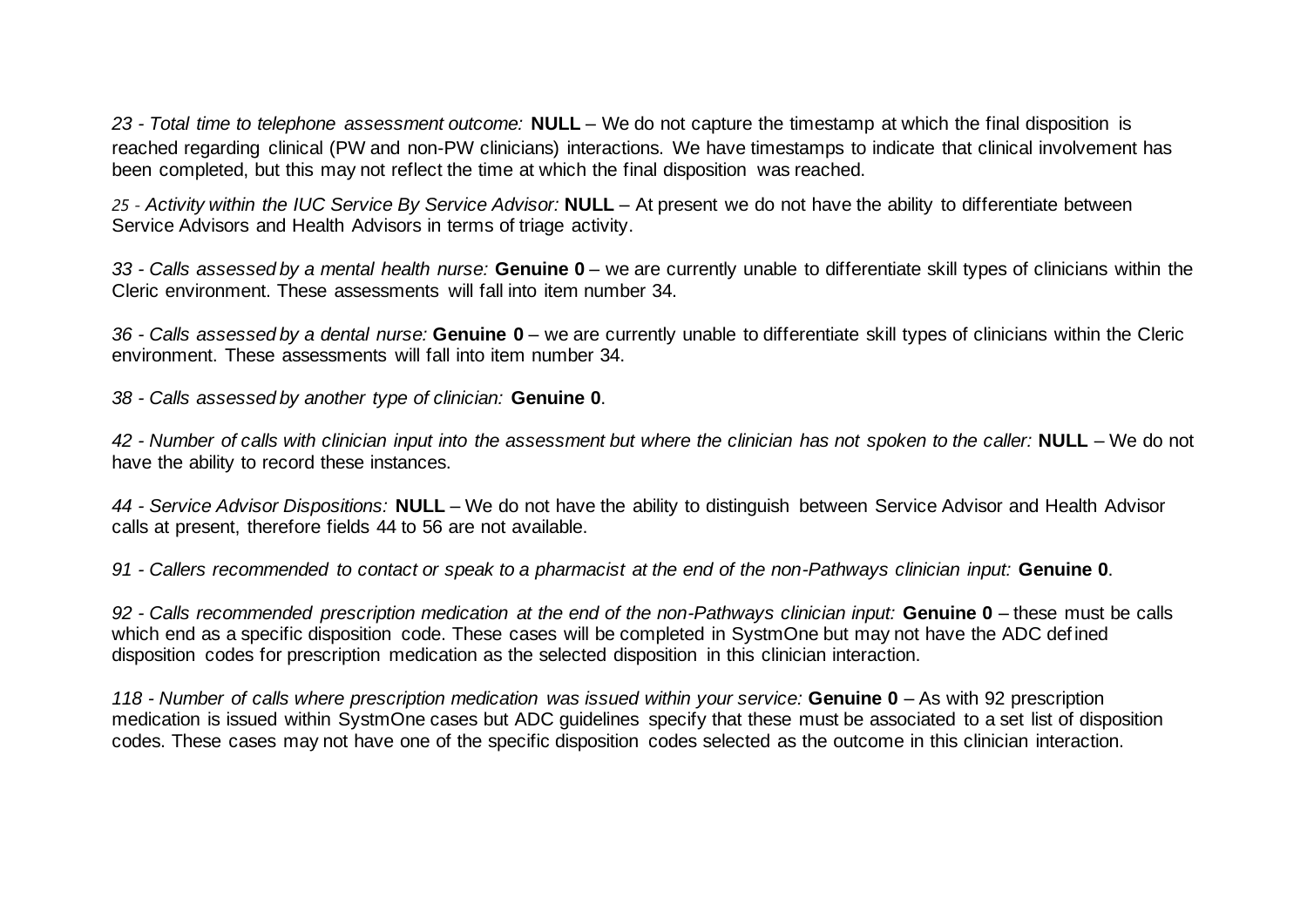*126 - Number of patients receiving a face to face consultation in an IUC Treatment Centre:* **NULL** – We do not possess information regarding the number of consultations received at IUC Treatment centres.

*127, 128, 129, 130 - Number of face to face IUC Treatment Centre consultations received within 1 hour / 2 hours / 6 hours / other timescale: NULL* – We do not possess information regarding the number of consultations received at IUC Treatment centres.

*136 - Number of patients requiring a face to face consultation in an IUC Treatment Centre:* **NULL** – As per the numerator (126) we do not possess this specific detail.

*137, 138, 139, 140 - Number of face to face IUC Treatment Centre consultations required within 1 hour / 2 hours / 6 hours/ other timescale*: **NULL** – As per the numerator (127, 128, 129, 130) we do not possess this specific detail.

*141 - Number of 111 online contacts where the person was triaged and received clinical input:* **NULL** – We presently do not have the ability to extract this information into our reporting systems.

## **NECS / YAS / LCD**

| Data item                                       | <b>Description</b>                                                             | <b>Comments</b>                                                                                                                                                                                                                                                                          |
|-------------------------------------------------|--------------------------------------------------------------------------------|------------------------------------------------------------------------------------------------------------------------------------------------------------------------------------------------------------------------------------------------------------------------------------------|
| <b>KPI 9:</b><br>(Q081+Q094)<br>$(Q027 + Q028)$ | Proportion of callers<br>recommended self-care at the<br>end of clinical input | Last month LCD Dental figures made up 15% of the call volumes. It looks<br>as though the YAS figure dropped slightly between September and<br>October, but it's the LCD Dental figure that is very low which may just be<br>related to the types of problems that they are dealing with. |

Comments for 111AI7 Yorkshire and Humber:

**Q098, Q101** Time is not captured by YAS or LCD

**Q120** This relates to a data quality issue with data received from a GP OOH provider, we are currently investigating**. Q121, Q126** Validation not correct based on latest feedback as 121 & 126 may include cases where they were not seen within the required timescales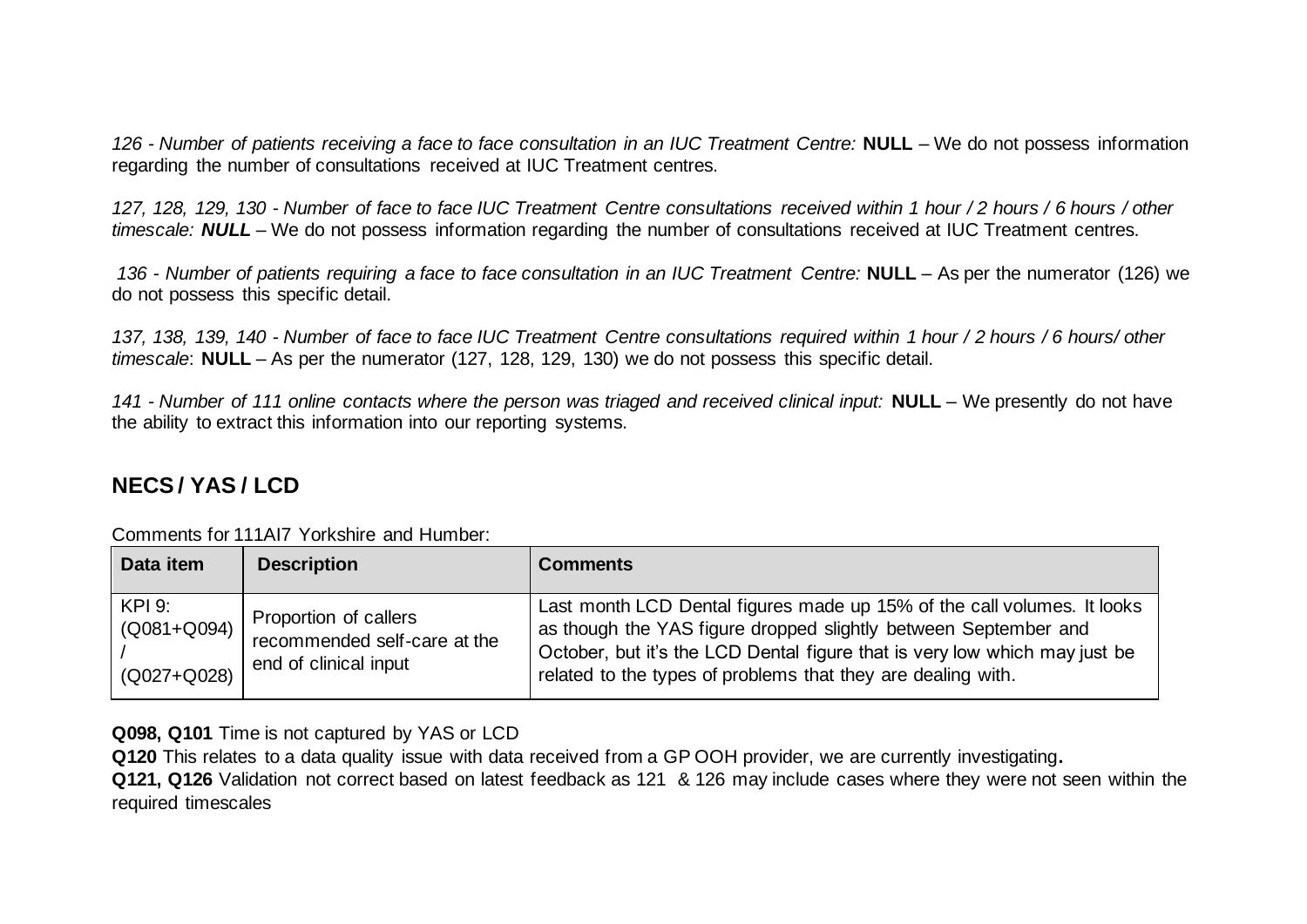**Re KPI 15** we are still working through this to identify a methodology to reflect the clinical assessments done by LCD. We'll continue with this and will aim to resubmit the data before the resubmission window closes.

### **LCD GPOOH**

Q87 taken as all PCC and HV cases, rest are all cases closed over the phone after clinical triage. The split between clinician types for triage is purely down to the rotas that are in place during the month so this will always fluctuate but predominantly we are a GP lead service. I can only assume that we had fewer triaging nurses in May, I know we did take on a lot of locum staff to support us with the increase in activity due to covid in April so this may have affected the month on month comparison too. Currently PCC appointment slots are being also used for triage therefore many appointments are being completed but not as F2F. Due to case closure options it isn't possible to fully track just those which were booked for PCC so all have been included in Item 136 - 140.

#### **LCD Dental**

**Q13 -** LCD Dental do not have the ability to breakdown calls Q014-Q016

**Q12** - use a different report within our telephony system to produce this number as this is what they use to report to commissioners. For some reason there are two different reports that supposedly give the same no calls answered in 60s though its not clear why the two do not match across the system. However, for continuity I have been asked to use this other report so from now on item Q12 will always look much higher than previous months.

**Q17** - queried difference to last month with provider: *We did have more calls during the peak of covid as dentists were generally seeing fewer patients than normal and call volumes have decreased since patients have been able to see their own dentists more easily. We do have varied staffing levels which can contribute to the call answer times too. Also the call volumes naturally fluctuate particularly over the summer so this variance month on month is to be expected*.

### **RJL - North Lincs Goole NHSFT**

**October 2020 data -** NECS queried some of the differences between this and the September data, they will resubmit September data after it has been corrected ready for a resubmission window.

### **Data for GP OOH providers includes**

8GY92-LCD NNJ-DHU on behalf of Bassetlaw GPOOH (Y00814), Y01173-Sheffield GP Collaborative, RCD-Harrogate & District,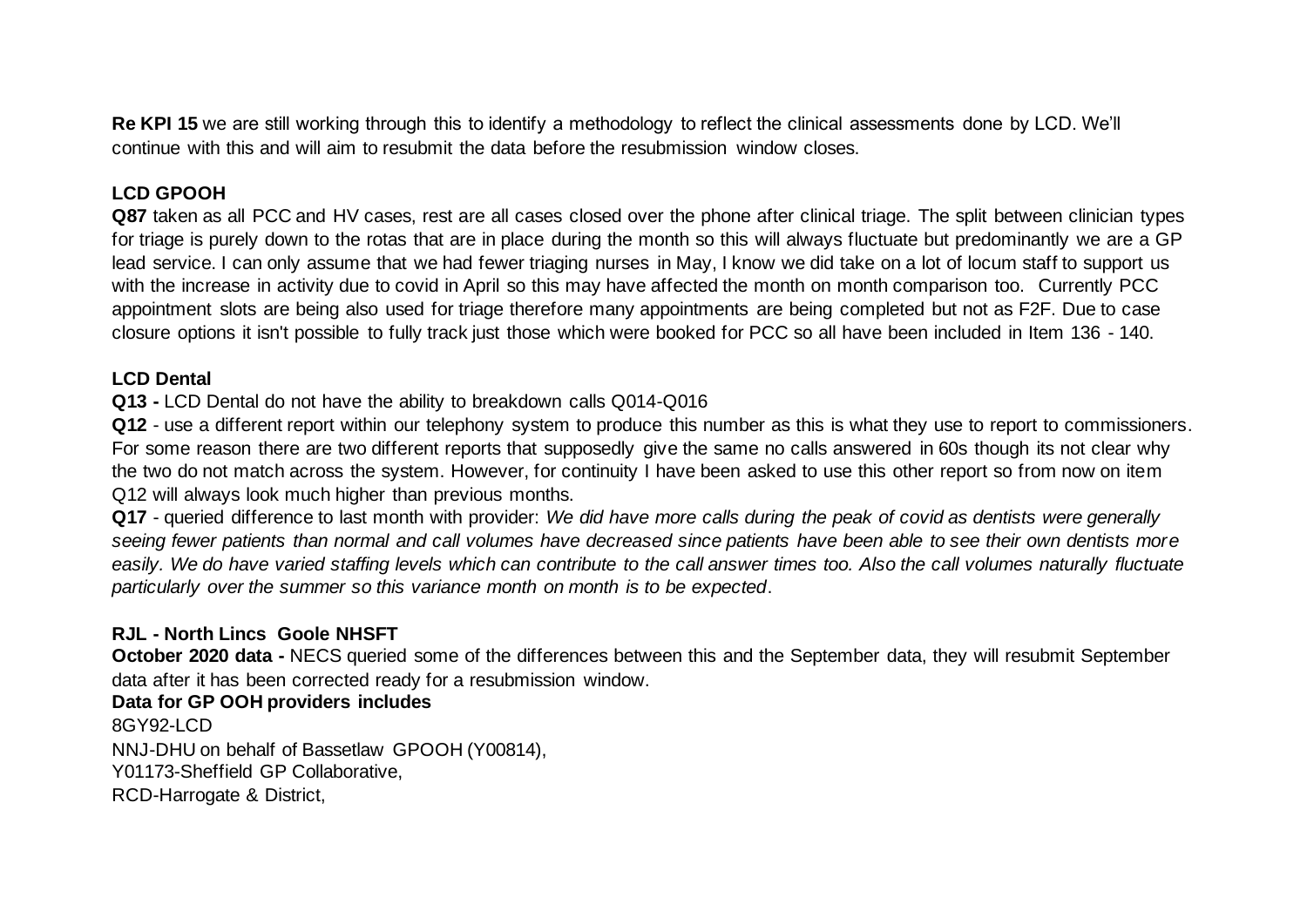NL3-CARE PLUS, YO5222-i-HEART Barnsley, NNF-City Health Care Partnership CIC, RFR - Rotherham NHSFT NXL01 - FCMS NL0 - Vocare RJL-Northern Lincolnshire and Goole NHS Foundation Trust

#### **YAS**

Unable to provide the direct bookings figures currently due to some ongoing work handling changes Adastra have made to GP OOH service names. Our scripts and assumption lookup tables need to be amended to work with the changes, but we are waiting on some Directory of Services data from Adastra before this can be completed. This will affect both the direct bookings figures and clinical contacts figures/scripts.

### **NWAS (111AF8 North West)**

The North West does not have a single integrated contract covering both NHS111 and CAS; NWAS is the NHS111 provider but its CAS role is limited to validation work undertaken within the 999 service. CAS provision is by a range of providers (predominantly OOH providers) who either initially provided CAS or through being specifically commissioned by CCGs to provide CAS either as a standalone contract or as part of a wider UEC/urgent primary care contract. The Ambulance and NHS111 commissioning team for the North West, hosted by Blackpool CCG therefore does not have responsibility or authority for those CAS contractual relationships and has not had the authority to mandate commissioners and providers to take a collective approach to the IUC ADC.

The recent work to increase the availability of CAS capacity to support the implementation of NHS111 First has provided fresh impetus to find a common NW solution to the IUC ADC. The NW NHS111 First Programme Board agreed that CCGs should be mandated to support a NW data collection, submission and reporting arrangement with Midlands and Lancashire CSU (MLCSU), in their capacity as the CSU used by the host of the Ambulance and NHS111 commissioning team, Blackpool CCG.

Discussions are currently taking place with MLCSU to develop a data warehouse function with the necessary data sharing agreements in place. It is anticipated that initially MLCSU will take over the data submission from NWAS to include the 111 data with other providers' data being added incrementally with a full NW solution in place by April 2021.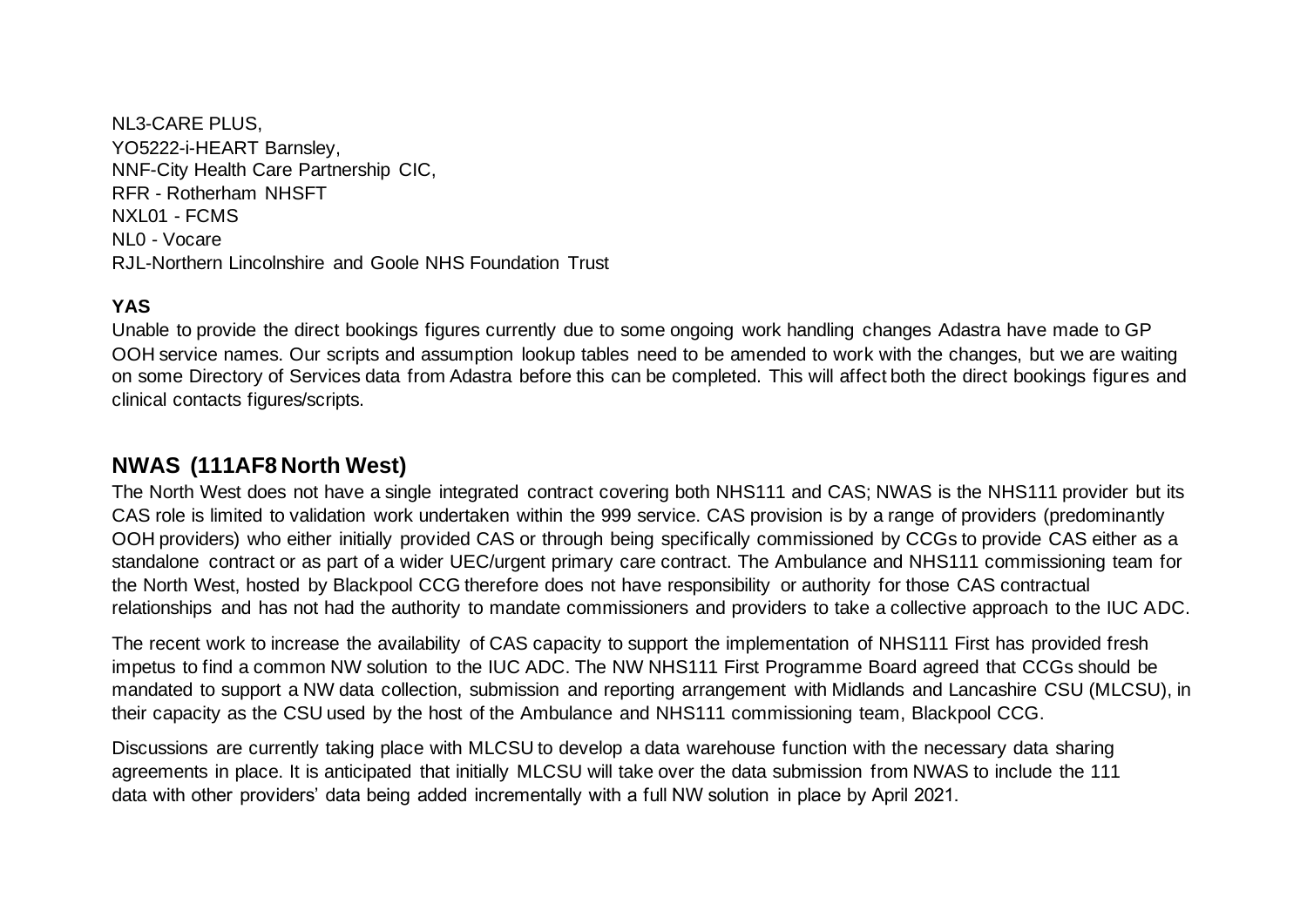| <b>ADC</b><br>data |                                                                              |
|--------------------|------------------------------------------------------------------------------|
| item               | <b>Comments</b>                                                              |
| $\overline{7}$     | No other staff type answers front end calls.                                 |
| 8                  | No other staff type answers front end calls.                                 |
| 9                  | We do not receive ambulance calls                                            |
| 10                 | IUC(CAS) unknown, not recorded                                               |
| 11                 | we do not count unscheduled IUC attendances.                                 |
| 17                 | Reflection of SLA and increased demand                                       |
| 29                 | No other distinguishable staff type                                          |
| 30                 | 5.22 clinical contact figure                                                 |
| 31 to              |                                                                              |
| 33                 | staff type not available at NWAS111                                          |
| 34                 | Estimation - 20352 known NWAS CA, 40631 unknown                              |
| 35                 | Paramedic Staff type not distinguishable                                     |
| 36                 | staff type not available at NWAS111                                          |
| 37                 | Pharmacist Staff type not distinguishable                                    |
| 38                 | MTS clinician at NWAS                                                        |
| 42                 | Service not offered - Clinical advise is only given by a clinician           |
| 45                 | COVID SA with ambulance outcome                                              |
| 46                 | COVID SA's referrals to ED                                                   |
| 48                 | COVID SA's bookable referrals                                                |
| 55                 | COVID SA's recommend self-care through Triage                                |
| 97                 | No feedback given on ambulance revalidation, information not collected       |
| 98                 | No feedback given on ambulance revalidation, information not collected       |
| 100                | Information not collected on ED revalidation.                                |
| 101                | Information not collected on ED revalidation.                                |
| 105                | Calls referred to DoS Service with secure information transfer not recorded. |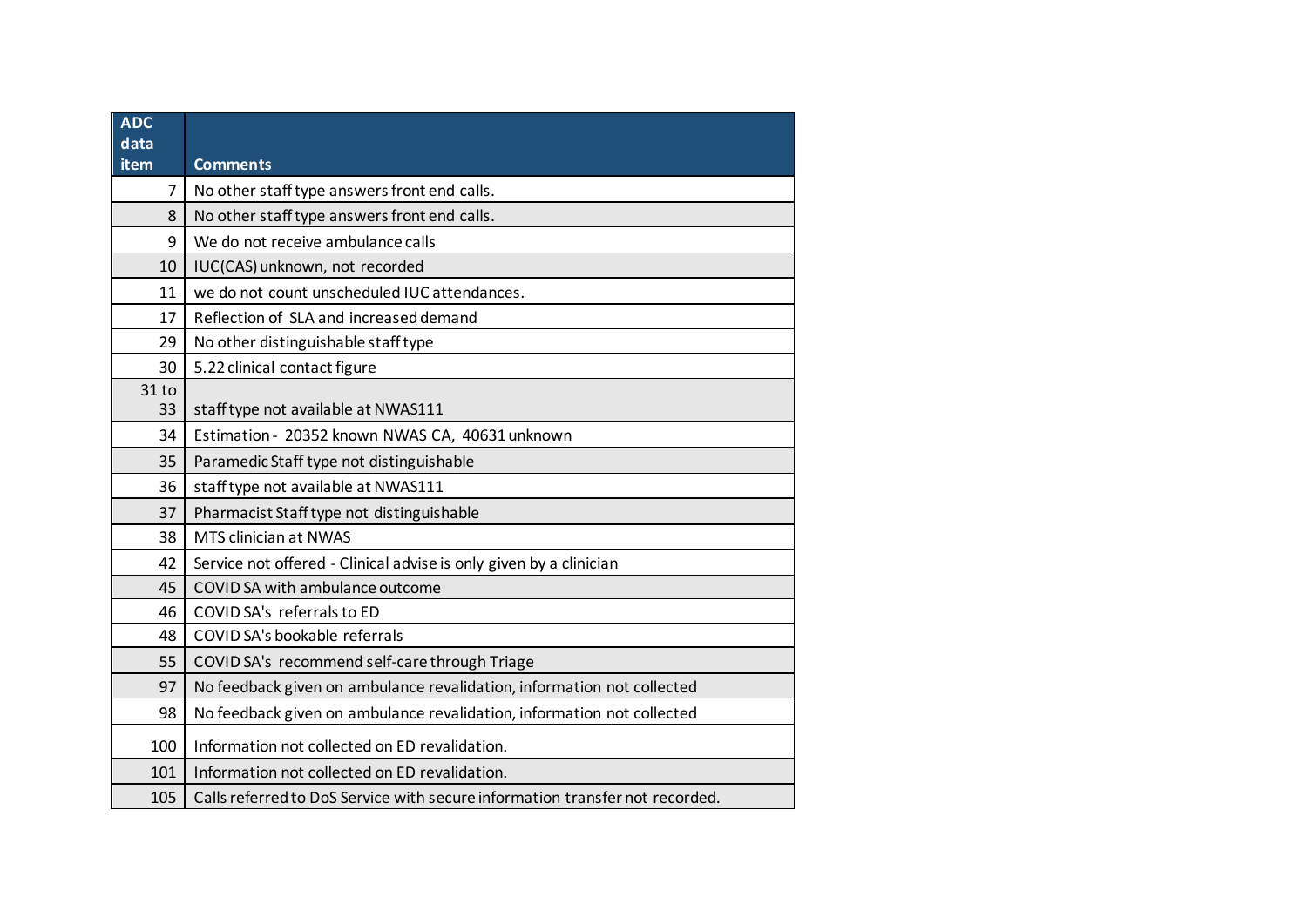| 106           | 4255 Directly booked by NWAS 111, 5881 are estimated based on measure as agreed<br>with Blackpool Commissioners. For example, the total referrals to provider,<br>multiplied by estimated percentage, equals the approximate referrals to a face to<br>face appointment |
|---------------|-------------------------------------------------------------------------------------------------------------------------------------------------------------------------------------------------------------------------------------------------------------------------|
| 109           | GP Extended hours grouped                                                                                                                                                                                                                                               |
| 112           | 11 Directly booked by NWAS 111 5811 are estimates based on measures agreed with<br><b>Blackpool Commissioners.</b>                                                                                                                                                      |
| 113           | <b>UTC Service Type</b>                                                                                                                                                                                                                                                 |
| 114           | Increased due to 111 First                                                                                                                                                                                                                                              |
| 115           | Information not fedback or collected. Work in Progress                                                                                                                                                                                                                  |
| 117           | Total prescription medication, calls ending in dx80, 85, 86 and 87                                                                                                                                                                                                      |
| 118           | Calls ending in dx80, 85, 86 and 87 which are not PHARM+                                                                                                                                                                                                                |
| 119           | Calls ending in dx80, 85, 86 and 87 which are PHARM+ (NUMSAS no longer in use)                                                                                                                                                                                          |
| 120 to<br>140 | Information not fedback or collected. Work in Progress                                                                                                                                                                                                                  |

# **SCAS**

Comments for 111AH9 Hampshire & Surrey Heath:

| Data item           | <b>Description</b>                                                            | <b>Comments</b>                                                                                                                                                                          |
|---------------------|-------------------------------------------------------------------------------|------------------------------------------------------------------------------------------------------------------------------------------------------------------------------------------|
| Q024                | Number of calls where person<br>triaged                                       | The IUCADC item is 8.8% higher than the corresponding data item in the<br>111MDS dataset because the MDS doesn't include OOA jobs.                                                       |
| KPI 7:<br>Q100/Q099 | Proportion of calls initially given an<br>ED disposition that are revalidated | Increase since last month is probably due to 111 First having an impact<br>on clinicians validating calls. We now have 3 CAS Providers and SCAS<br>Clinician dealing with ED Validation. |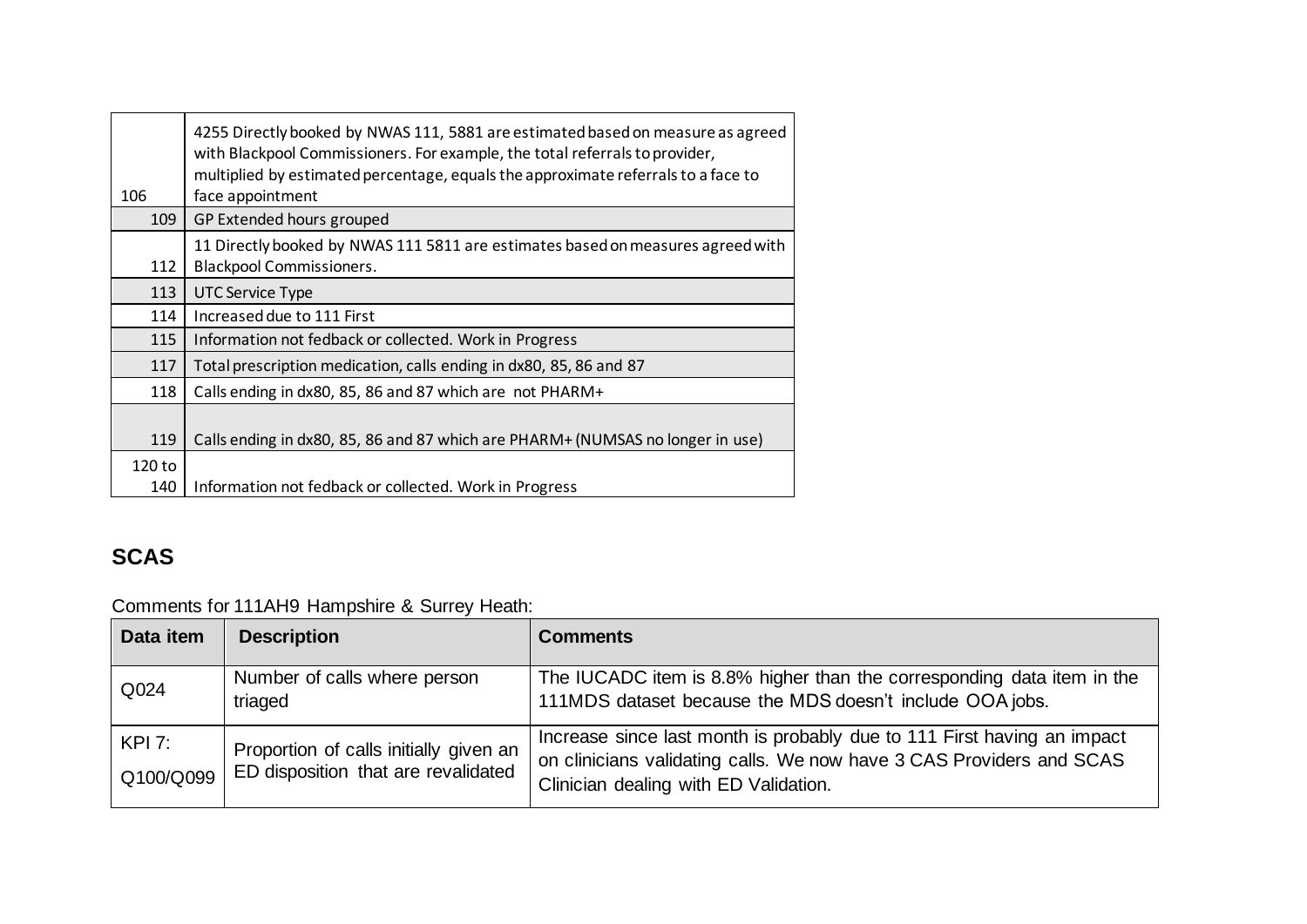| KPI 12: | Average time to telephone<br>Q023/Q024 assessment outcome | With more calls now being validated there are some calls where it takes a<br>while to get a call back, especially over the weekend, which will have<br>pushed up the Total Assessment time since last month. |
|---------|-----------------------------------------------------------|--------------------------------------------------------------------------------------------------------------------------------------------------------------------------------------------------------------|
|---------|-----------------------------------------------------------|--------------------------------------------------------------------------------------------------------------------------------------------------------------------------------------------------------------|

| <b>DataItem</b><br><b>Number</b> | <b>Comments</b>                                                            |  |
|----------------------------------|----------------------------------------------------------------------------|--|
| 1                                | <b>SCAS Telephony</b>                                                      |  |
| $\mathcal{P}$                    | <b>SCAS Telephony</b>                                                      |  |
| 3                                | <b>SCAS Telephony</b>                                                      |  |
| $4$ to $8$                       | Pro-rata Calls answered by Calls Triaged by Skillset                       |  |
| 12 to 18                         | <b>SCAS Telephony</b>                                                      |  |
| 19                               | Total of 31-38                                                             |  |
| 30                               | Total of 31-38                                                             |  |
| 31                               | Comes from SCAS DWH                                                        |  |
| 32                               | SCAS has No ANP                                                            |  |
| 33 to 43                         | Comes from SCAS DWH                                                        |  |
| 102 to 116                       | Adastra Bespoke report keeps failing, emailed Advanced and no reply so far |  |
| 117                              | Comes from SCAS DWH                                                        |  |
| 118                              | NULL. Cannot get this data yet. Work needs to happen with our CAS          |  |
| 119                              | Now comes from SCAS DWH using DoS mapping                                  |  |
| 120 to 140                       | NULL. Cannot get this data yet. Work needs to happen with our CAS          |  |
| 141                              | Figures used from 111 Online Portal                                        |  |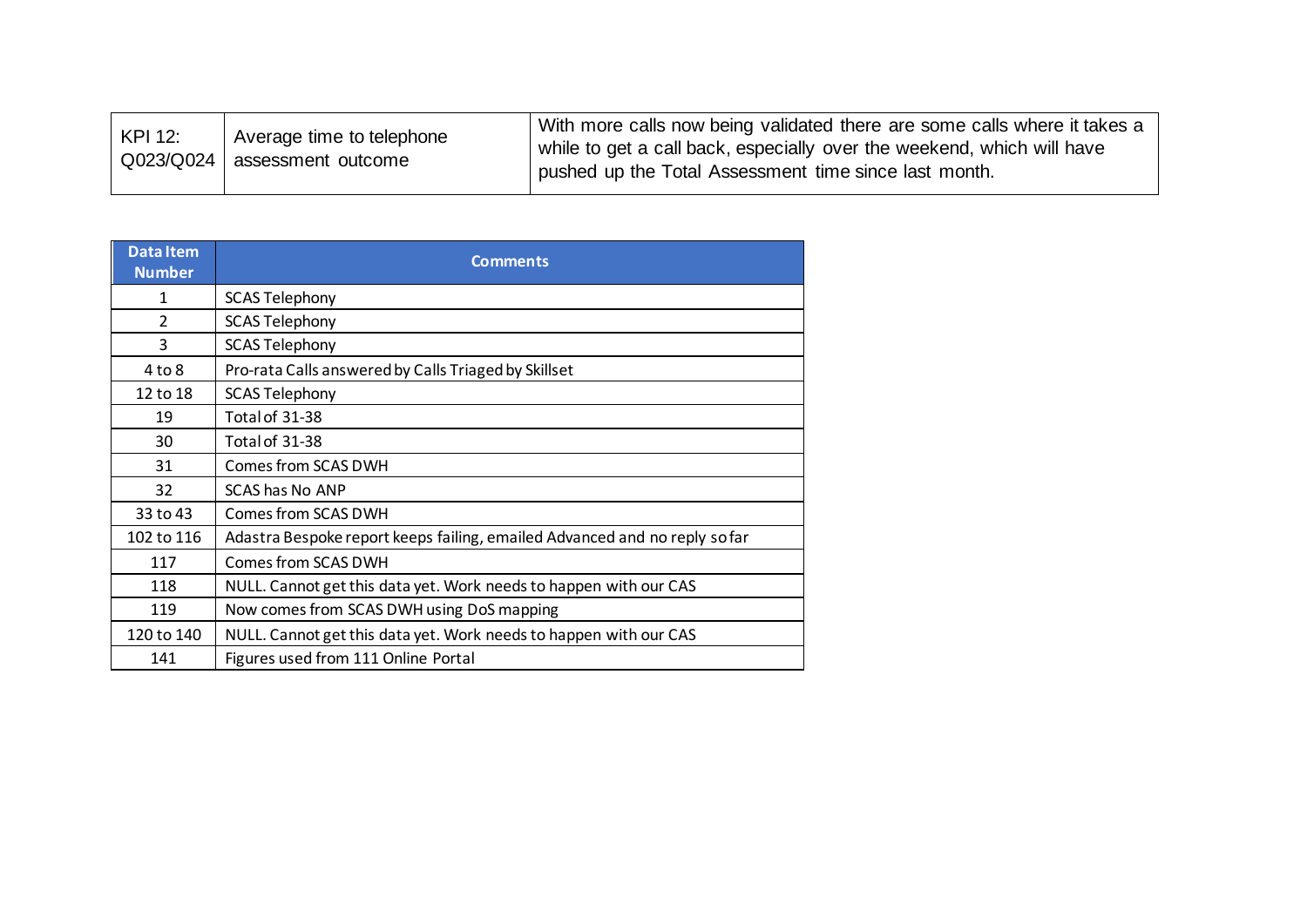## **SECAmb**

| Data item                  | <b>Description</b>                                                                              | <b>Comments</b>                                                                                                                                                                                                                                                                                                                                                                                                                                                                                               |
|----------------------------|-------------------------------------------------------------------------------------------------|---------------------------------------------------------------------------------------------------------------------------------------------------------------------------------------------------------------------------------------------------------------------------------------------------------------------------------------------------------------------------------------------------------------------------------------------------------------------------------------------------------------|
| Q024                       | Number of calls where person<br>triaged                                                         | Reason that the IUCADC number of triaged calls is lower than the<br>corresponding 111MDS figure: during October the service eliminated<br>double counting from its triage activity; this originally arose from issues in<br>Cleric reporting of CAS activity from 1 <sup>st</sup> October. This restatement was<br>reflected in the monthly ADC, but some of the early-October weekly MDS<br>submissions will have included the double counting and will need to be<br>resubmitted at a suitable time window. |
| <b>KPI 4:</b><br>Q112/Q111 | Proportion of calls where caller<br>given an appointment with an IUC<br><b>Treatment Centre</b> | Our appointment booking volumes continue to grow month-on-<br>month. The rollout of our digital interoperability programme saw the<br>expansion of GP Connect and Care Connect interoperability during<br>November which will be reflected in next month's ADC.                                                                                                                                                                                                                                               |
| Q108/Q107                  | Proportion of calls where caller<br>given an appointment with an in-<br>hours GP practice       |                                                                                                                                                                                                                                                                                                                                                                                                                                                                                                               |
| <b>KPI 7:</b><br>Q100/Q099 | Proportion of calls initially given an<br>ED disposition that are revalidated                   | The ED validation CAS process was only in place in 2 of our 7 ICP areas<br>in October. This has expended during November and will be reflected in<br>the next ADC.                                                                                                                                                                                                                                                                                                                                            |

Comments for 111AI9 Kent, Medway & Sussex:

## **VOCARE**

Vocare were able to provide telephony data only this month. Impacts data for the following contract areas: Staffordshire, South West London, Cornwall, BaNES and Wiltshire & Swindon. No other comments received.